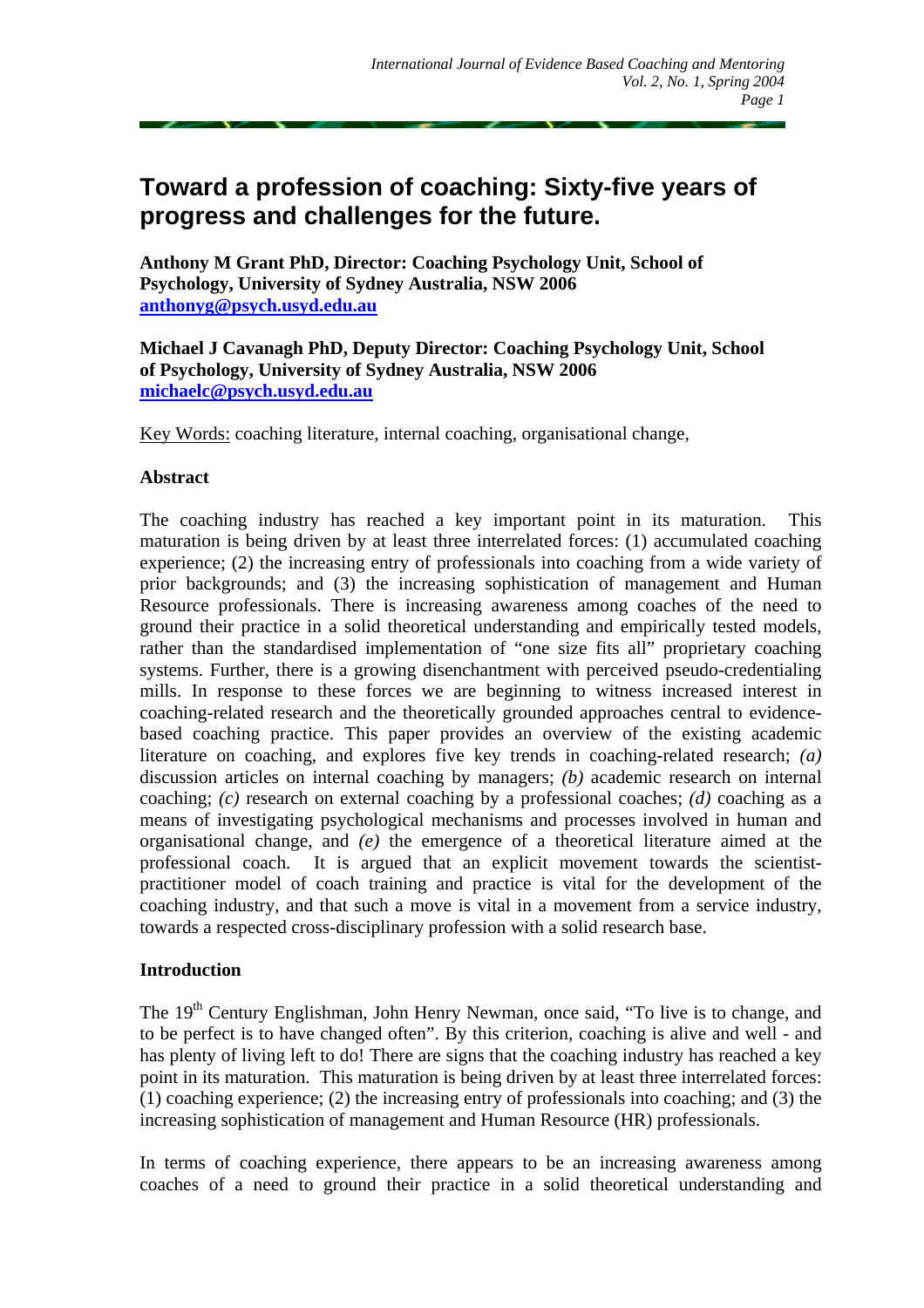empirically tested models, rather than the standardised implementation of "one size fits all" coaching systems. The complexity of human behaviour and human systems requires coaches to respond and adapt their coaching in multiple ways, and anecdotal evidence suggests that many coaches who have been trained in standardised proprietary coaching systems feel the need for the theoretical understanding and empirical knowledge required to make these contextualised responses.

At the same time, the profile of coaches in the industry appears to be changing. Individuals, whose primary training is in evidence-based organisational and human change, are stepping forward as professional coaches. These include psychologists, psychiatrists, adult education specialists and organisational change experts with postgraduate qualifications in business, human resources and other professions. Aside from a range of domain specific knowledge, these people often bring with them a set of practice standards and ethical understanding derived from their previous professional training.

Thirdly, and by no means least, the consumers of coaching services have grown progressively more sophisticated. Human Resource professionals who employ coaches for their organisations are increasingly well informed, and coach assessment and interview processes for corporate coaching assignments have grown more demanding. Indeed, HR professionals often have a more detailed understanding of the range of coaching services on offer, and their applicability to various organisational needs and challenges, than do many coach service providers. Human Resource professionals are increasingly wary of what they perceive to be pseudo-coach credentialing mills, and increasingly ask searching questions about the theoretical foundations of the coach training and the validating empirical evidence. Private clients are also requesting facts and data about the effectiveness of coaching.

In response to these forces we are beginning to witness a new interest in coaching-related research, and we are starting to see the emergence of a scientist-practitioner model of coaching. There has been a three-fold increase in the number of published theoretical and empirical peer-reviewed papers between 1993 and 2003 – with much of this work done by academics who are also practicing coaches. Partnerships and collaboration between coaching service providers and academic researchers are appearing, and doctoral level research is on the increase. These collaborations recognise that solid research and theory development are the life-blood of this new industry.

This paper provides an overview of the academic literature on coaching, and explores some key trends in coaching-related research. It is argued that an explicit movement towards the scientist-practitioner model of coach training and practice is vital for the ongoing maturation of the coaching industry. Despite the fact that no existing profession holds a corner on the market of coaching knowledge, coaching cannot move from a service industry to a genuine profession without the development of a common body of empirically tested knowledge.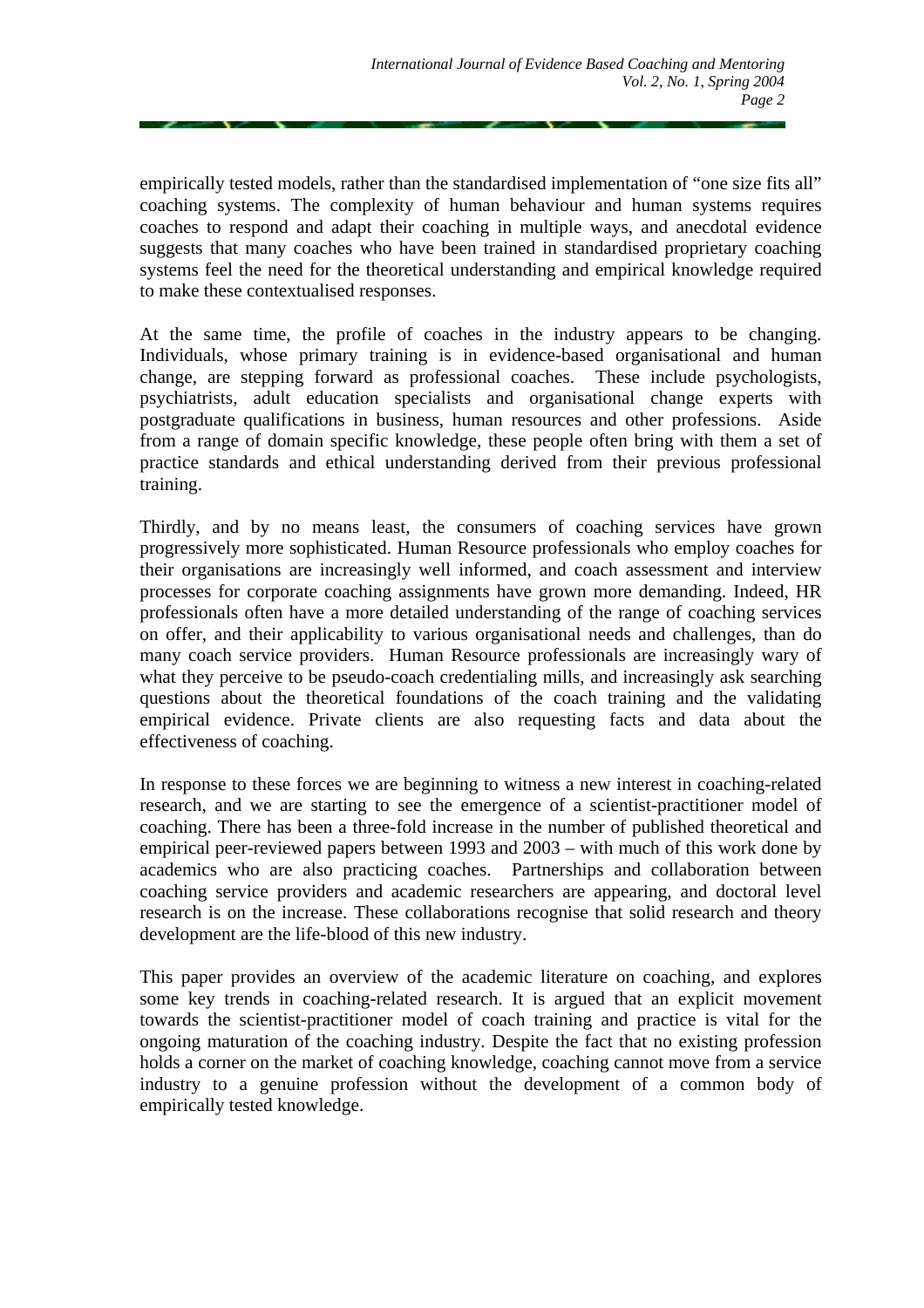## **Distinguishing Between a Coaching Profession and Professional Coaching**

At present, the coaching industry is far from meeting the basic requirements of a true profession. This is not to say that coaches are not operating in a professional manner. Rather, it is a consequence of coaching being a relatively new discipline. Nevertheless, professional status is defined by several key criteria. These include: (1) significant barriers to entry, (2) a shared common body of knowledge rather than proprietary systems, (3) formal qualifications at university level, (4) regulatory bodies with the power to admit, discipline and meaningfully sanction members, (5) an enforceable code of ethics, and (6) some form of state-sanctioned licensing or regulation (Bullock, Stallybrass, & Trombley, 1988; Williams, 1995). While individual coaching organisations have developed accreditation systems and codes of ethics for their own members, coaching as an industry does not adequately meet any of these criteria.

The distinction between professional *coaching*, and a *coaching profession* is important for at least two key reasons. Firstly, naming coaching as a profession, when in truth it is not, obscures the issues that the industry needs to address as it matures and grows – issues such as establishing an empirically tested knowledge base, minimum industry-wide skill sets, and generally enforced barriers to entry. Secondly, representing coaching as a profession, when it is not, diminishes the credibility of such individuals and the industry in general in the eyes of those who are informed about the true status of coaching and professional institutions.

The road to professional status is not an easy one. Along that journey, potential members will be required to make many difficult, unpleasant and often unpopular decisions. For example, there will be a need to submit to some form of regulation, normally at a government level, and decisions will need to be made about "who should be in" and "who should be out" based on skills and knowledge. All of the key criteria for professionalisation of the industry rely, at some level on the development of a shared body of applied knowledge that forms the foundation of coaching.

We believe that this shared body of knowledge needs to encompass a number of core areas. Clearly, as means of achieving behavioural change, all forms of coaching must be linked into the broader knowledge base of the behavioural sciences. For business coaching, additional expertise in business and economics is also important, as is an understanding of adult education principles for those involved in coach training and education programs. To have confidence of the efficacy of coaching across the diverse contexts in which it is practised we must have well-conducted, peer-reviewed coaching-specific research. This requires a shift towards a new model of coaching practice and the emergence of the scientist-practitioner model of coaching.

# **Towards a Scientist-Practitioner Model of Professional Coaching**

The scientist-practitioner model of professional coaching practice draws on practice and educational frameworks established in the behavioural sciences. Within this framework practitioners are trained to have a working understanding of the principles and methodology of research. This understanding then enables them to apply informed critical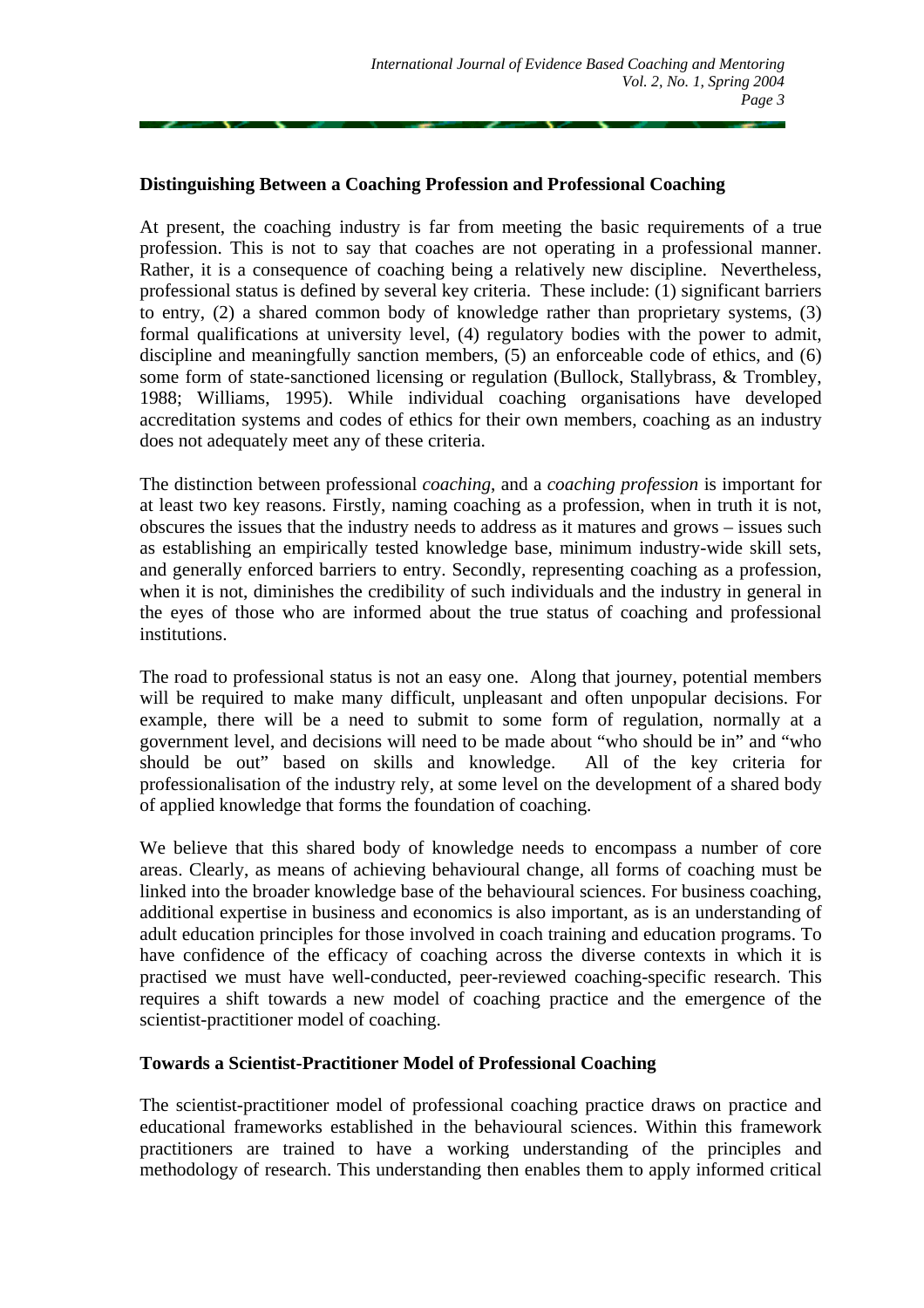thought to the evaluation of their practice, drawing on and being informed by relevant academic literature to design and implement evidence-based interventions (Haring-Hidore & Vacc, 1988), evaluating client progress and adhering to ethical practice (Barnett, 1988).

Scientist-practitioners are not expected to be significant producers of research (Parker & Detterman, 1988). Rather they are positioned as informed consumers of research, with their practice professionalised by their ability to utilise related research. Whilst the scientist-practitioner model in the behavioural sciences has its critics (O'Gorman, 2001), it has nevertheless formed a vital part of the professionalisation of the behavioural sciences (Shapiro, 2002).

Movement towards a scientist-practitioner model requires that coach training programs explicitly address the theoretical and empirical foundations of coaching, and provide training in sound research methodologies, basic statistical and data analysis skills, and foster informed critical thinking skills in student coaches. Such an approach would form the basis of an evidence-based coaching paradigm. Experience and anecdotal evidence suggests that current coach training is generally woefully inadequate in preparing students to understand and utilise empirically sound research.

Although many professional coaches and potential student coaches may applaud a move toward such professional training, current industry practice well may act as a significant barrier to a widespread transition to an evidence-based training. Firstly, many commercial coach training schools teach their own proprietary coaching systems which incorporate little or no reference to the broader knowledge base (Grant, 2000). Secondly, while there are undoubtedly many coach practitioners trained in research methodology, it is uncertain whether at present the coaching industry incorporates enough practitioners able to develop and teach a sophisticated evidence-based approach to coaching. Finally, this means that for many coach training schools, there needs to be a significant investment in personnel and course development so as to produce a truly professional curriculum. Coach training schools already have a large financial investment in their existing intellectual property, and the addition of practitioner- research training may be seen as a costly exercise rather than an investment in an emerging profession.

Despite these difficulties, evidence-based coaching is not complex or ethereal. At its simplest it involves the intelligent and conscientious use of best current knowledge in making decisions about how to design, implement and deliver coaching interventions to clients, and in designing and teaching coach training programs (Sackett, Haynes, Guyatt, & Tugwell, 1996). Best current knowledge can be understood as being current information from valid research theory and practice. Thus, evidence-based coaching is not cookbook coaching. It requires the coach to have the ability, knowledge frameworks and skills to be able to find such information, understand it, determine its applicability, apply it and finally evaluate its effectiveness. At present few coach training programs prepare their students for such tasks.

Such an approach to coaching of course requires that such research exists. Although the coach-specific academic press dates back to 1937 (Gorby, 1937), and many thousands of articles about coaching have been published in newspapers, magazines and professional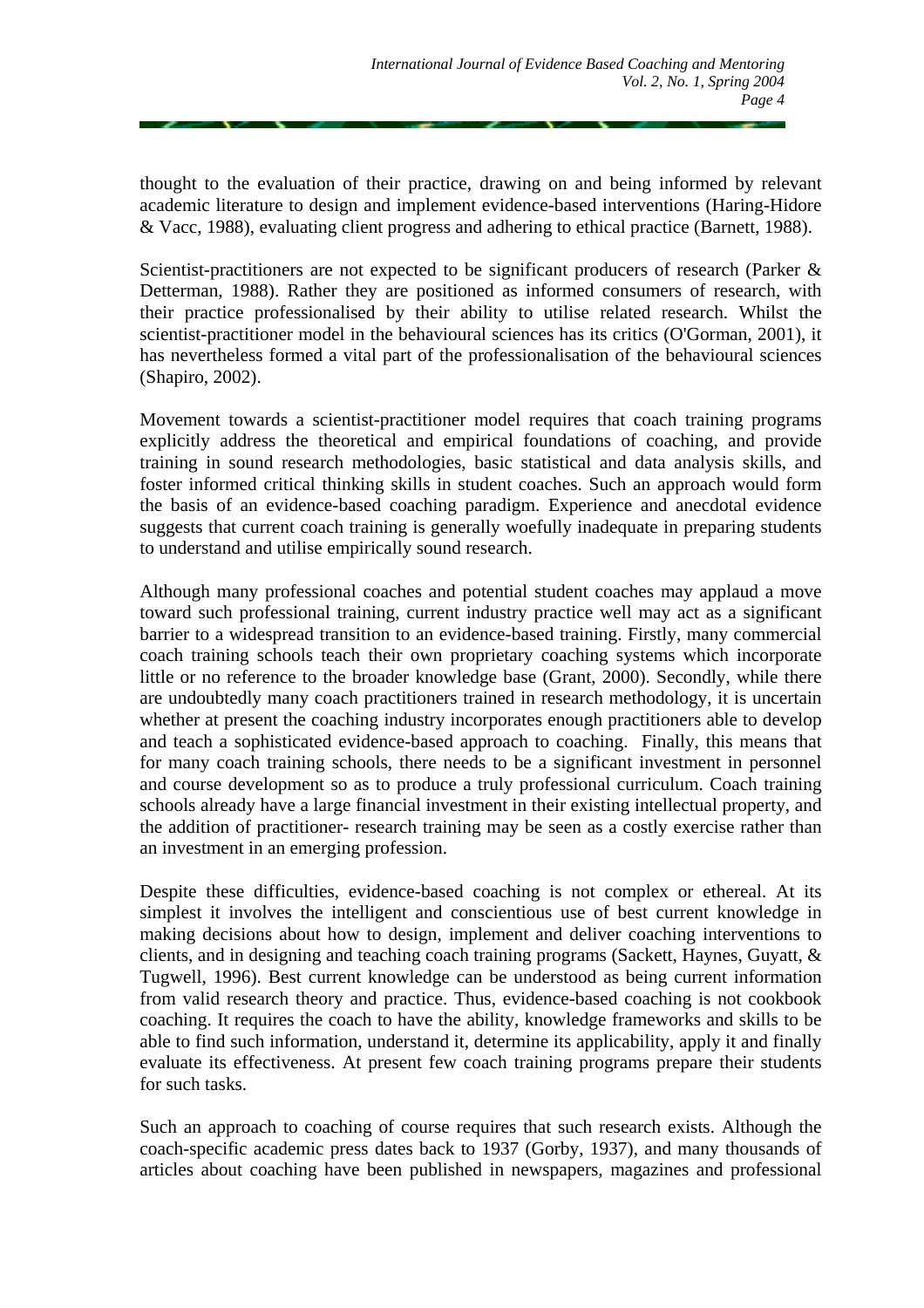and trade journals, there is little academic literature specifically on coaching. However, there is a vast body of established research in fields intimately related to coaching. These include the behavioural sciences, business and organisational studies and the field of adult education. The task for coaching is to mine these rich depths, all the time adapting and refining this knowledge for coaching contexts. In this way coaching can develop its own domain specific body of knowledge.

Fortunately, coaching has already gone some way down the track of developing this body of knowledge. Before offering our thoughts on the key challenges facing coaching it is useful to briefly overview the academic literature on coaching and past and current trends within this literature.

# **An Over-View Of The Academic Research On Coaching**

In November 2003, an electronic search was conducted of the behavioural science databases PsychInfo and Dissertation Abstracts International (DAI). The search sought to identify all peer-reviewed papers that focused specifically on executive, business and life coaching. Mentoring (the transfer of domain-specific personalised knowledge from a more experienced mentor to a less experienced protégée) and peer coaching papers were excluded. The search was restricted to peer-reviewed psychological journals, purposefully excluding professional and trade journals and newsletters, sports coaching and educational one-to-one tutoring (often termed coaching).

The search identified a total of 128 such papers (Figure 1), with the first published peerreviewed paper on coaching being published in 1937 (Gorby, 1937). Published papers on coaching have steadily increased over time.

Between 1937 and 1994, only 50 papers or PhD dissertations were citied in the PsychInfo and DAI databases. Between 1995 and 1999 there were 29 papers or PhD dissertations. Between 2000 and Nov 2003 there were 49 citations. Between 1935 and Nov 2003 there were a total of 33 PhDs.

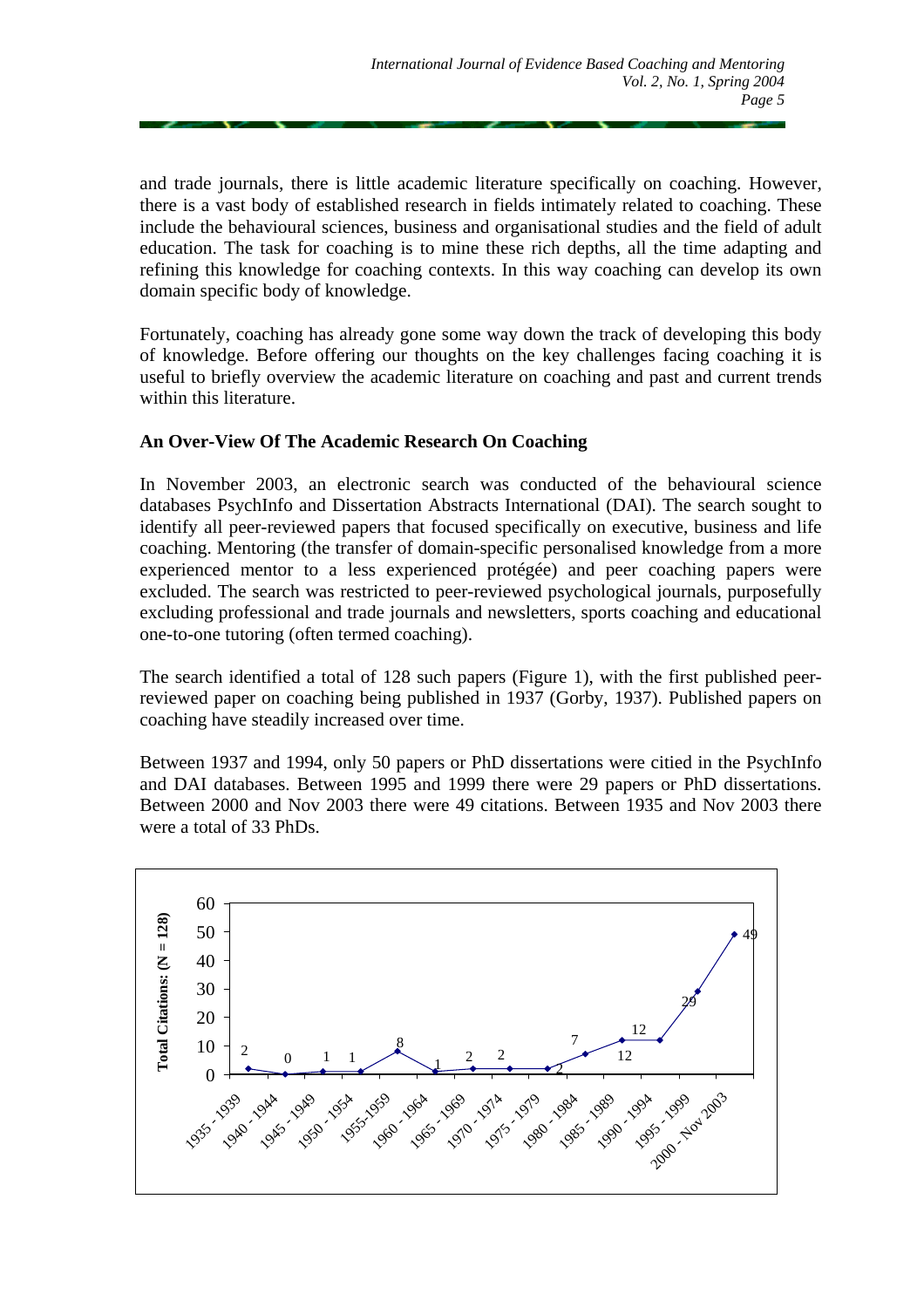Figure 1: Total Number of Coach-specific Peer-reviewed Papers Since 1935

Of these 128 citations, 73 were articles which discussed coaching, theories of coaching or application of techniques, and 55 were empirical studies of various types (see Figure 2). The majority of empirical investigations were uncontrolled group or case studies. The following discussion does not aim to be totally inclusive; rather it highlights papers which are representative of the key themes or research trends.



# Figure 2: Peer-reviewed Articles Compared with Empirical Studies Over Time

# **Five Broad Research Trends**

There are five overlapping phases or thrusts to coach-specific research: *(a)* discussion articles on internal coaching conducted by managers with direct reports; *(b)* the beginnings of more rigorous academic research on internal coaching and its impact on work performance; *(c)* the extension of research to include external coaching by a professional coach as a means of creating individual and organisational change, *(d)* the beginning of coaching research as a means of investigating psychological mechanisms and processes involved in human and organisational change; and *(e)* the emergence of a theoretical literature aimed at the professional coach. Three primary means of reporting and investigating coaching have been used throughout these five phases: descriptive articles; empirical evaluations based on case studies; and empirical evaluations based on group studies.

The first research thrust involves descriptive reports of internal coaching in organisations, with managers or supervisors acting as coaches to their subordinates and staff. This is most clearly evident in the literature between 1937 and the late-1960s and it continues through to the present day. The first paper in the literature (Gorby, 1937) describes how older employees coached newer employees in reducing waste in order to increase profit and maximise employee bonuses as part of a profit sharing program. Bigelow (1938) discussed coaching by sales managers as a means of improving sales training. Hayden (1955) argued that follow-up coaching was an effective way to improve performance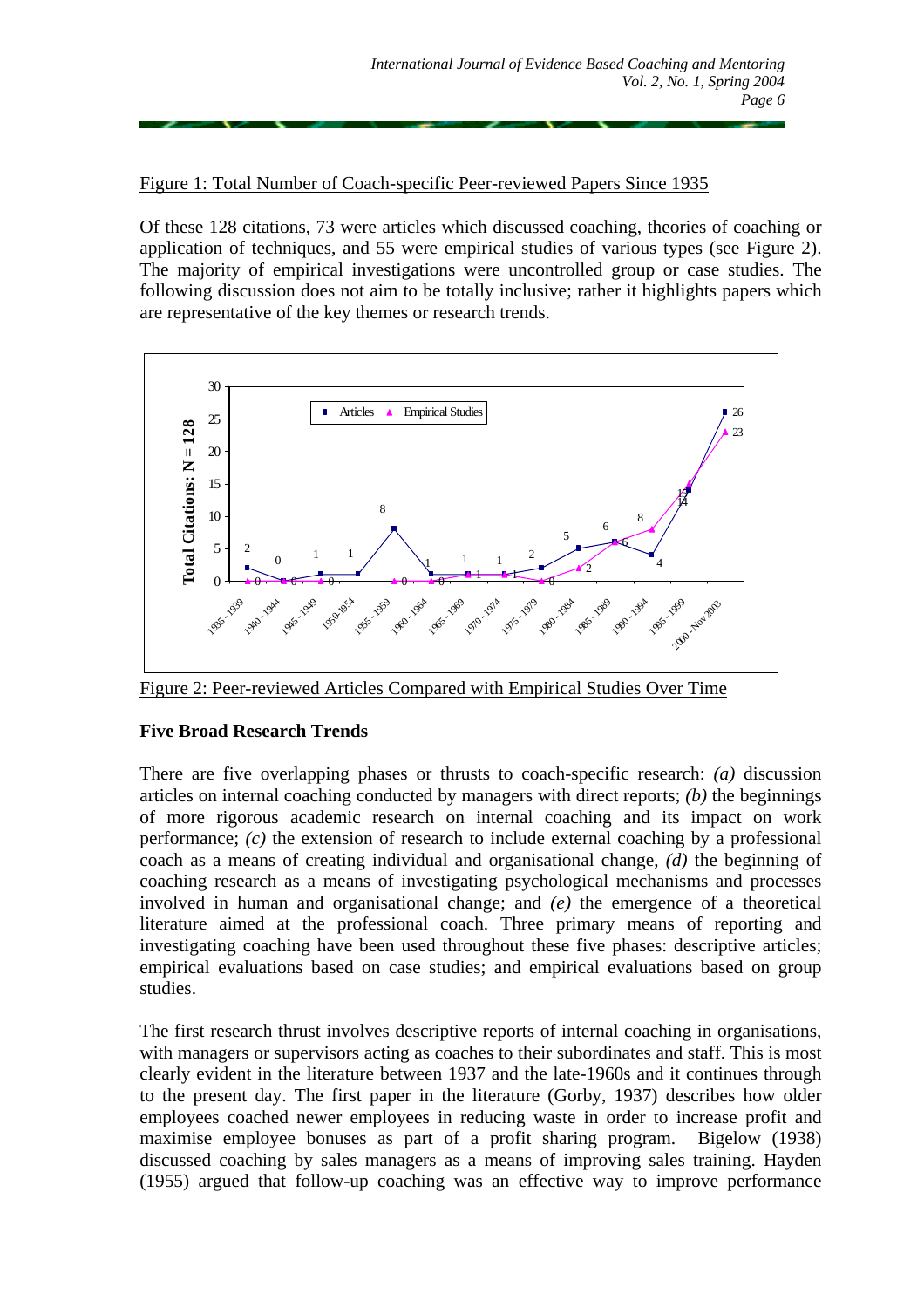appraisals, and Mahler (1964) noted that most organisations have difficulties in getting their managers to be effective coaches.

In an early case study presentation which foreshadowed later coaching applications, Mold (1951) reported on a manager-as-coach training program in which priority was placed on enhancing the manager's interpersonal skills. The program focused on establishing a coaching culture in which each manager was coached by their superior and encouraged to explore and accept their own personal fears and aggressions – an early example of the use of emotional competencies (Goleman, 1998) in the workplace.

The late 60s saw the beginnings of more rigorous academic research in the form of doctoral dissertations with a continuing focus on internal organisational coaching. In the first coach-specific doctoral research, Gershman (1967) evaluated how supervisors who acted as effective coaches could improve subordinate's attitude and job performance. Kondrasuk (1974) discussed the role of coaching in job enrichment, and Carroll (1975) marked the emergence of research that positioned coaching as being part of the role of human resource practitioners. Some of the published research continued to focus on job performance enhancement (e.g., Cohen & Jaffee, 1982; Holoviak, 1982; Tyson & Birnbrauer, 1983), but nearly all of the literature still consisted of discussion articles (e.g., Frohman & Kotter, 1977; Ponzo, 1980) rather than empirical studies. This balance began to shift slightly in the 1980s with early doctoral work from Duffy (1984), Wissbrun (1984) and Gant (1985) who conducted empirical evaluations of the effectiveness of coaching. Nevertheless, discussion articles continued to dominate the academic literature (e.g., Kelly, 1984; 1985; Leibowitz, Kaye, & Farren, 1986; Orth, Wilkinson, & Benfari, 1987).

The beginning of the 1990s saw levels of doctoral research accelerate (see Figure 3) and empirical coaching research in general, at last, began to gather momentum – typically in the form of case studies. Strayer and Rossett (1994) reported on the design, implementation and evaluation of an in-house coaching program for Century 21® real estate salespersons. Tobias (1996) discussed a case study in which a technically excellent, 44 year old male manager whose strengths lay in attention to detail, was coached in relation to being over-controlling, lacking in empathy and self-awareness and poor appreciation for creativity.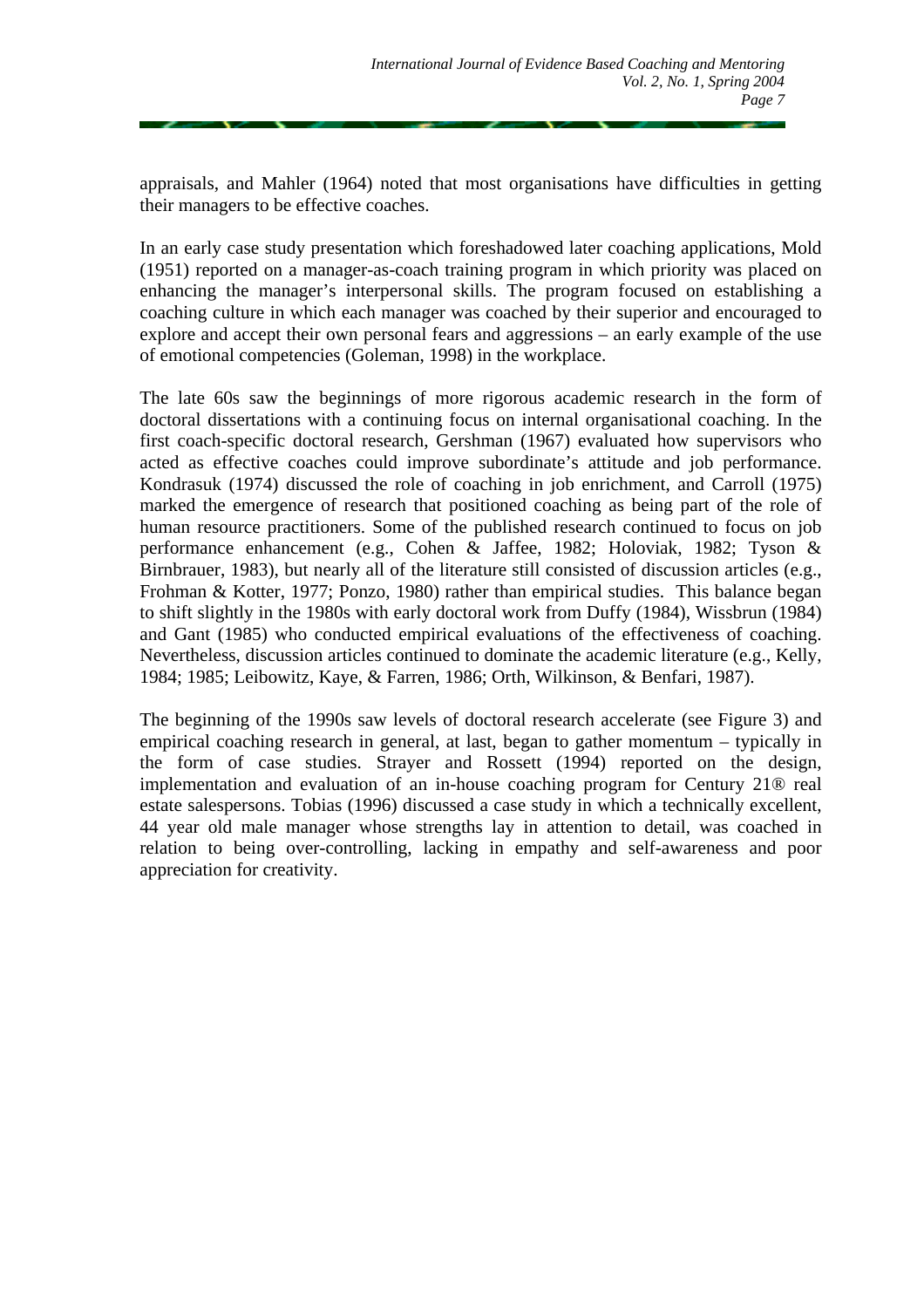

Figure 3: Coach-specific PhD Citations

The empirical research literature in the nineties began to reflect the emergence of professional external coaches. Diedrich (1996) presented a case study of a technically outstanding male manager in his mid-40s who had poor interpersonal and team-building skills and was perceived as being an inflexible, unreasonably perfectionist and overly taskfocused. Drawing on a systems perspective Kiel, Rimmer, Williams, and Doyle (1996) reported on a 40 year old male star performer who was described as being intimidating, needlessly competitive and with "immense interpersonal problems" (p. 73). From a psychodynamic perspective, Kilburg (1996) presented a case study of "several months duration" (p.282) with a female computer programmer who had high technical skills but poor inter- and intra-personal skills. Adapting multimodal therapy (Lazarus, 1976) for use in the coaching context, Richard (1999) presented a case study involving a senior female executive. Foster and Lendl (1996) reported four case studies using eye movement desensitisation and reprocessing (Shapiro, 1989).

While most of the empirical research was based on case studies (e.g., Hall, Otazo, & Hollenbeck, 1999; Sauer, 1999; Laske, 1999b), some group-based empirical evaluations were reported. Graham, Wedman, and Garvin-Kester (1993) reported an evaluation of a coaching skills program for 13 sales managers with a total of 87 account representatives. McGibben (1995) evaluated the effectiveness of management training on coaching skills. The Olivero, Bane, and Kopelman (1997) study is noteworthy, in that it focused on evaluating the additional effectiveness of coaching in comparison and in addition to skills trainings. However, although the study was group based, allowing for qualitative analysis, there was no control group.

Large-scale studies have been conducted. Smither, London, Flautt, Vargas, and Kucine (2003) reported a quasi-experiential field experiment of the impact of coaching on 404 senior managers who received 360 degree feedback and coaching, and found that feedback and coaching enhanced performance and re-evaluation scores on the 360 tool. However, although a welcome move towards larger scale studies, this study had methodological shortcomings as the pre-coaching and post-coaching 360 raters were different people. This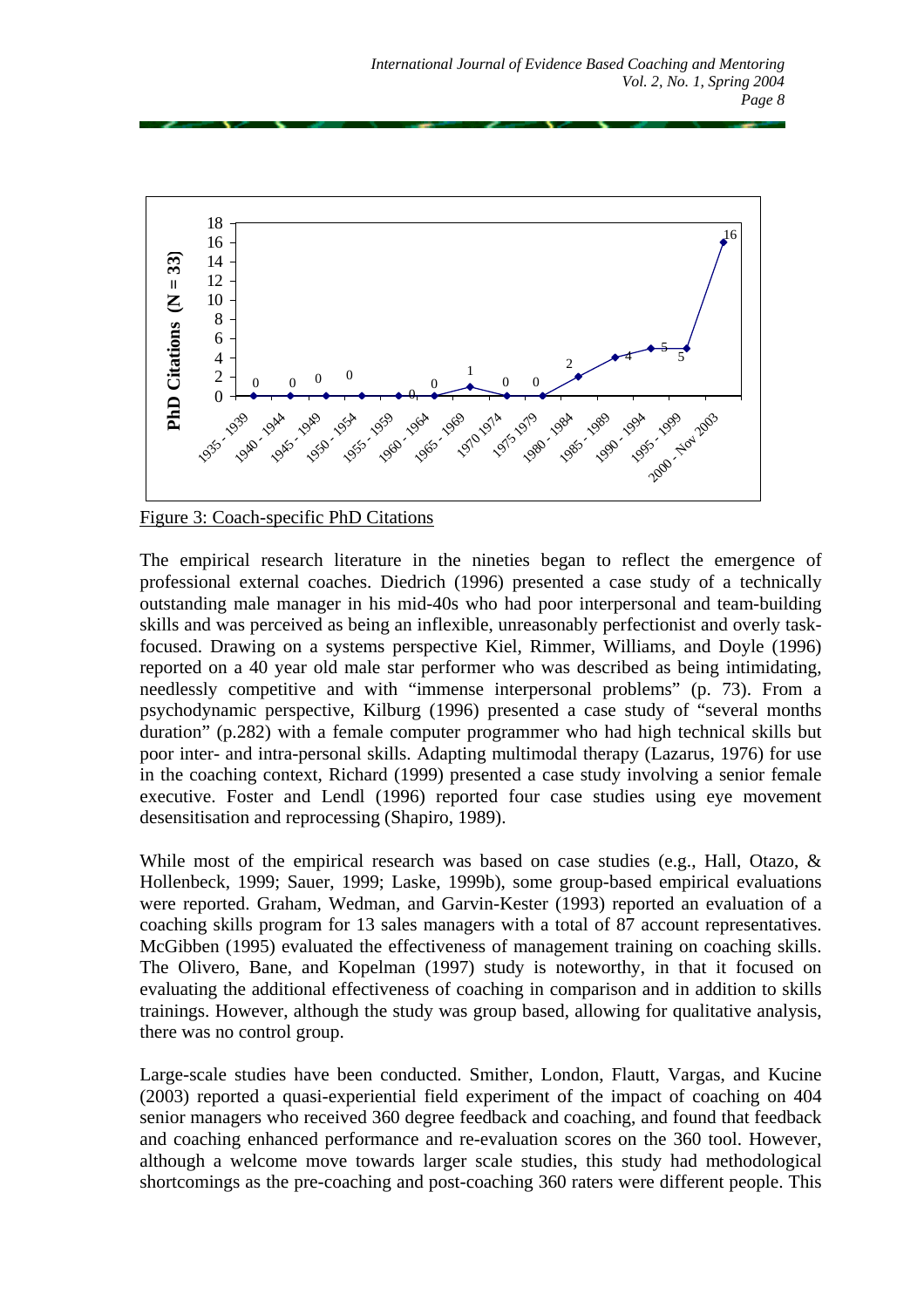study highlights some of the problems in conducting large-scale research within organisational settings – jobs change, people move, business units are restructured. Coaching research will need to develop research methodologies that deal with such issues.

# **Current trends in research: Using Coaching To Understand Human Change Processes**

The fourth identifiable phase or thrust of the literature can be seen from the late 1990s onwards. About this time case study and group-based empirical research began to develop a new and potentially very interesting direction - namely investigating the relationship between coaching and interpersonal and intrapersonal factors, and using coaching as a reallife experimental methodology for discovering psychological mechanisms involved in individual and human change. For example, Taylor (1997) investigated the relation between resilience, coaching, coping skills training and stress, and Wageman (1997) found that coaching was a critical factor in the development of superb self-managed teams.

Wachholz (2000) examined the role of expressed positive emotion in corporate coaching, finding that expression of positive emotions can be transferred to coachees when modelled by coaches, and that this process improved communication between the coachee and other individuals. An interesting and unusual study was conducted by Norlander, Bergman, and Archer (2002) who investigated the relative stability of personality characteristics and the effectiveness of a 12-month coaching program with 15 employees of an insurance company. They found that, as expected, many personality traits remained stable, but individuals' emotional stability was enhanced, their norms and values were reinforced and their openness to new experiences improved. This study is important because there is a long running debate as to whether interventions (coaching or otherwise) can impact on personality traits. This study indicates that some personality traits are indeed flexible and responsive to coaching interventions.

In terms of life coaching, the empirical literature is almost silent. Grant's (2003) paper is the first, and at present only, peer-reviewed published empirical evaluation of the impact of life coaching. Grant found that life coaching was effective in facilitating goal attainment and well being and suggested that coaching was a useful platform for an applied positive psychology and the investigation of the psychological mechanisms involved in purposeful change in normal, non-clinical populations. Personal communication with researchers suggest that in the near future we are likely to see several new empirical studies of life coaching in the peer reviewed press.

#### **The Emergence Of Literature Aimed At The Professional Coach**

The 1990s also mark the emergence of coaching as an identifiable industry and a shift in emphasis in the literature shows that papers were now being written for a new audience of professional coaches. Many papers focused on delineating theoretical frameworks for coaching. Delgado (1999) discussed ontological approaches, Orenstein (2000) presented an integrative model, and the work of Kilburg (1996; 1997; 2001) focused on psychodynamic and systems approaches, as did Sperry (1997), Tobias (1996), O' Neill (2000) and Rotenberg (2000).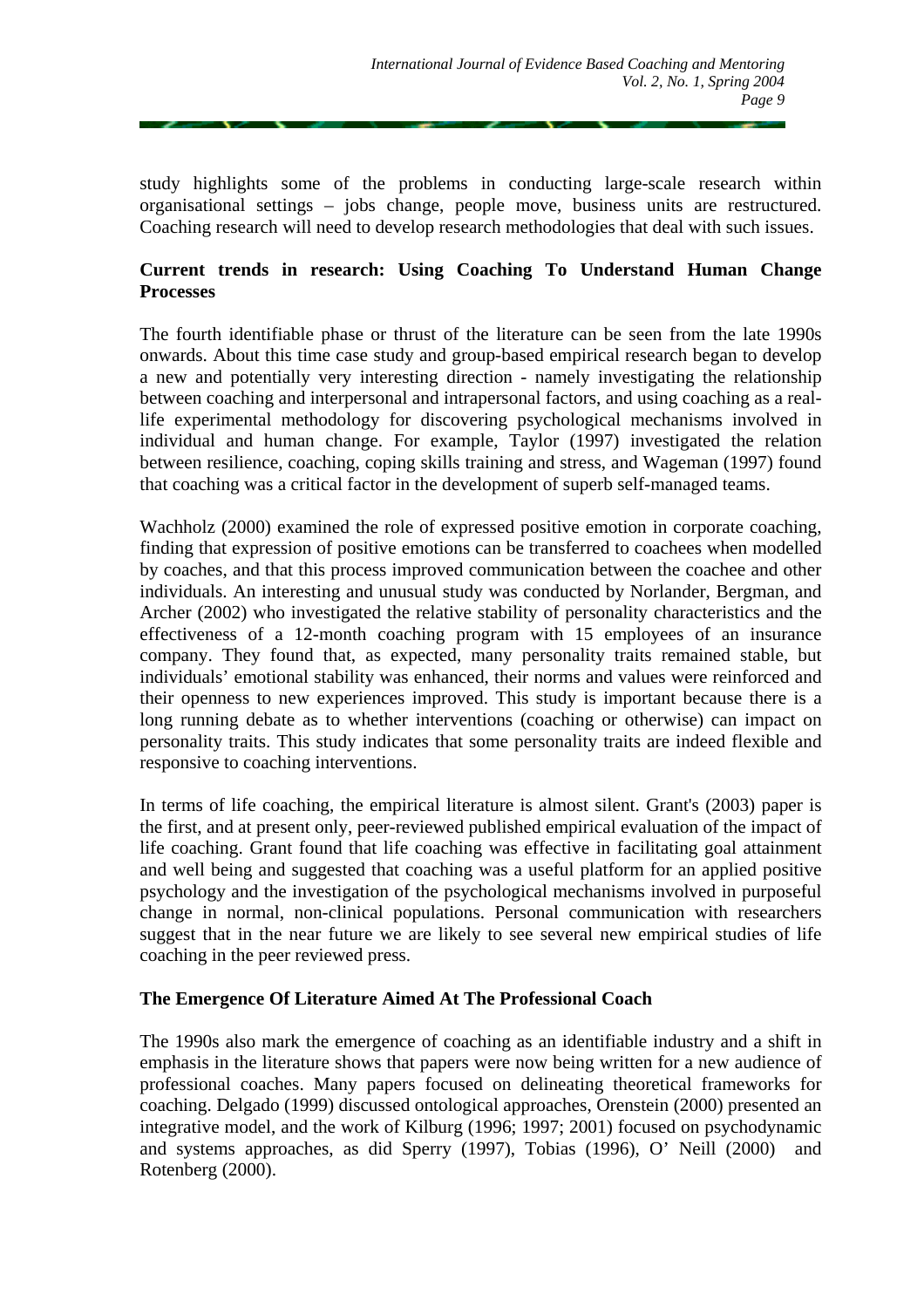Cognitive behavioural frameworks were also presented including the work of Anderson (2002). Richard (1999) detailed a cognitive and behavioural framework for executive coaching presenting an adaptation of multimodal therapy (Lazarus, 1976; 1997), Kopf and Kreuze (1991) proposed an Experiential Learning Model as a basis for coaching practice, and Laske (1999a) presented an integrated model of executive coaching which outlines an approach to coaching derived from constructive-developmental psychology, family therapy and theories of organisational cognition. Howatt (2000) discussed the use of Reality Therapy and Choice Theory as a framework for coaching, and Page (2003) offered contributions from Adlerian perspectives.

Although aimed at the professional coach, the majority of these theoretical papers were once again discussion articles about the nature, practice and evaluation of external professional coaching. One key paper is the first compressive review of the executive coaching literature (Kampa-Kokesch & Anderson, 2001). Other areas of discussion were the distinction between coaching and therapy (e.g., Hart, Blattner, & Leipsic, 2001; Sperry, 1993), the credentials, competencies and roles of coaches (e.g., Brotman et al., 1998; Witherspoon & White, 1996), definitions of coaching (e.g., Kilburg, 1996; Levinson, 1996), and techniques and methodologies (e.g., Kilburg, 1997; Peterson, 1996). Despite the rapid increase in peer-reviewed literature, empirical evidence for the efficacy of these theoretical models, techniques and methodologies remains elusive.

## **Where To From Here?**

In the development of a coherent body of coaching knowledge there are a number of key tasks to be completed. The most basic of which is defining and delineating the field. Theoretical elaboration of coaching practice and empirical validation of these theories and methodologies remain key challenges.

#### **Challenge 1: Defining and delineating coaching**

Strangely, to date there is no clearly agreed definition of what the term coaching actually denotes. The term "coaching" has been applied to a huge range of activities used with a wide range of populations and issues. These include: coaching individuals to fake malingering on psychological tests (Suhr & Gunstad, 2000); peer coaching in educational settings (Scarnati, Kent, & MacKenzie, 1993); cognitive training for learning difficulties and disabilities (Dalton, Morocco, Tivnan, & Mead, 1997); resolving relationship difficulties (Jacobson, 1977); coping with infertility (Scharf & Weinshel, 2000) and premature ejaculation (Maurer, Solamon, & Troxtel, 1998); career coaching (Scandura, 1992) and job coaching to help disadvantaged individuals gain and retain employment (Davis, Bates, & Cuvo, 1983); improving performance in interviews (Maurer et al., 1998); improving executive performance (Tobias, 1996) and sales performance (Rich, 1998). The list could go on, and we have not even begun to list different types of life coaching, developmental coaching or remedial coaching.

A profession of "coaching" which is grounded in research will need to find a way to establish a clear identity, and it must do this by establishing clear boundaries around what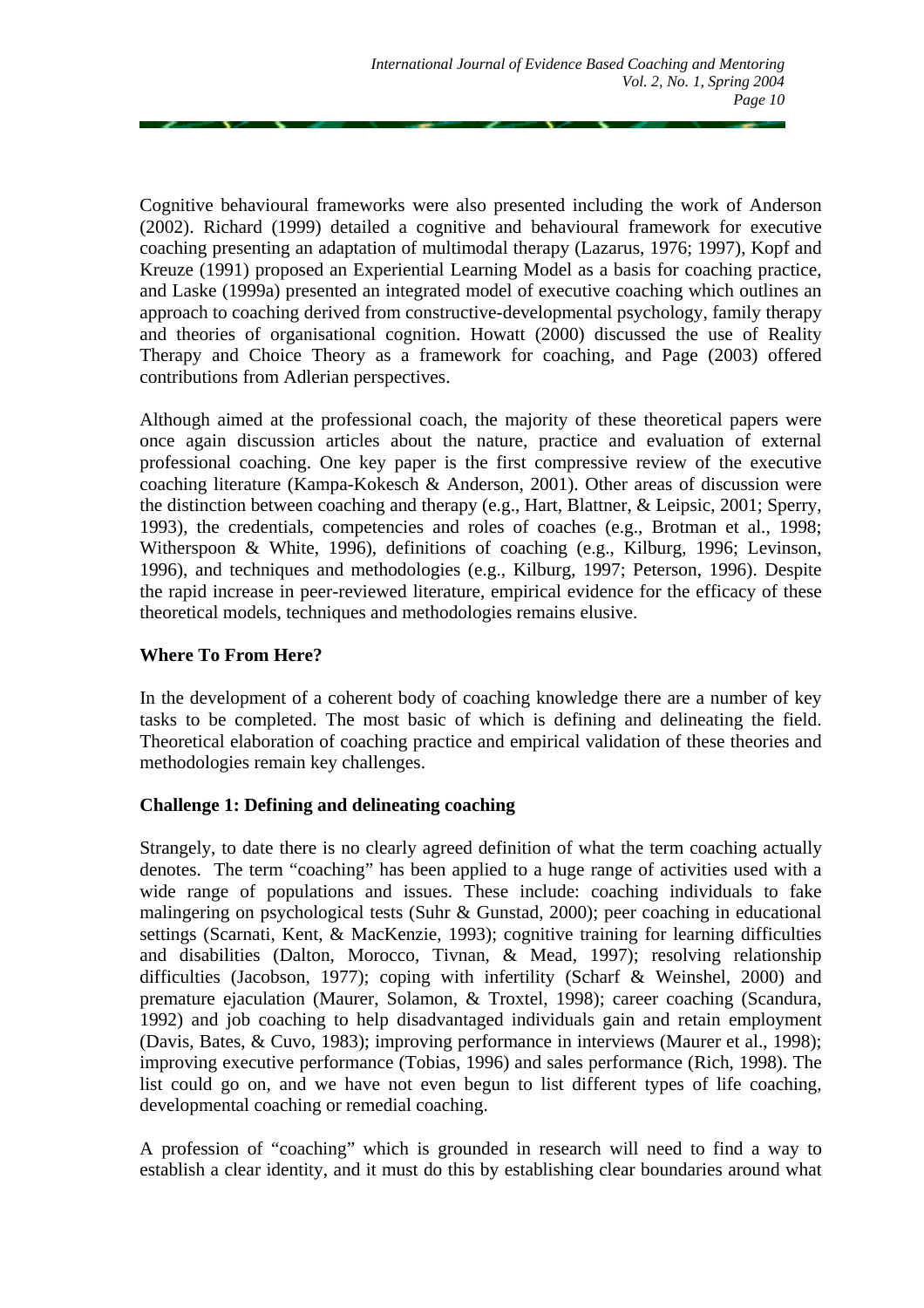is professional coaching and what is not. These are difficult issues and difficult conversations are yet to be engaged. For example, should 'aura' coaching, or coaching using 'personality assessment' based on facial structure be considered professional coaching alongside cognitive behavioural coaching? By what criteria should such decisions be made?

We would argue that professional coaching is distinguished by the nature and quality of: its process and intention, its focus, the quality of the coach/coachee relationship, and the issues with which it deals. Firstly, in terms of process, the professional coaching process is a theoretically grounded, systematic, goal-directed process designed to facilitate sustained change. It is intended to foster the on-going self-directed learning and personal growth of the coachee (Grant, 1999). Hence, the primary focus in professional coaching is on constructing solutions rather than analysing problems. Professional coaching is also distinguished by the collaborative and egalitarian, rather than authoritarian, relationship between coach and coachee; an emphasis on collaborative goal setting between the coach and coachee; and the recognition that although the coach has expertise in facilitating learning through coaching, they do not necessarily need high levels of domain-specific expertise in the coachee's chosen area of activity. In terms of the issues with which coaching deals, professional coaching is aimed at skills development, performance enhancement and personal development with non-clinical populations; that is, individuals who do not have abnormal levels of psychopathology or acute mental health issues. While often therapeutic, coaching is not a substitute for appropriate medical or psychological therapy. Hence there is an assumption that professional coaches are able to distinguish between clinical and non-clinical issues.

#### **Challenge 2: Elaboration of the theoretically grounded approaches to coaching**

Although worldwide there has been considerable media interest in coaching (Garman, Whiston, & Zlatoper, 2000), to date the development of rigorous and coherent theoretical frameworks for coaching remains in its infancy (Brotman, Liberi, & Wasylyshyn, 1998). Coaching is a broad area dealing with a huge range of issues. Hence the development of multiple theoretical approaches is important. The key issue here is not that coaches should all accept the same theoretical foundations. Rather, it is the scientific and conceptual rigour associated with the approach used that is the key issue. Without such rigour, our interventions as coaches run the risk of being either the slavish following of coaching 'recipes', or the unreflective enactment of 'gut instinct'. Our clients, rightfully, demand more of us.

It is encouraging to see the ongoing development of a vibrant theoretical debate and an academic discussion on core facets of professional coaching. These debates will form the basis of a theoretically grounded, evidence-based approach to professional coaching as it develops over time. If these debates are to continue and become more and more rich, it will require an increasing level of openness among professional practitioners. The secrecy and reluctance to divulge methodology often encountered at gatherings of coaches needs to be seen as a significant limitation to the development of a coaching profession. What other profession is made up of members who seek to hide best practice from each other?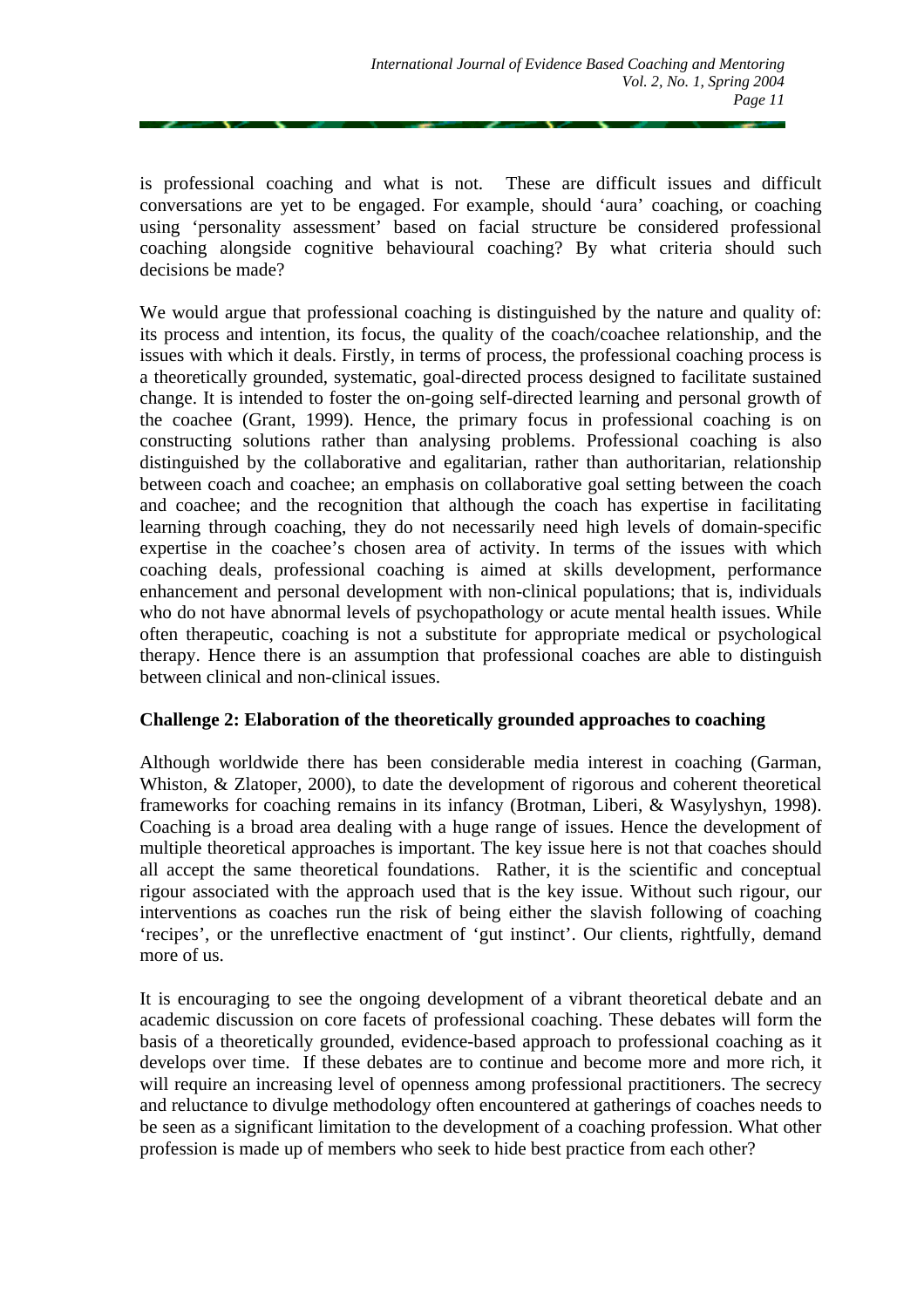#### **Challenge 3: the development of an empirical research base**

If the development of theory is to continue in a healthy and rigorous way, reflective practice and empirical research must be the fuel and touchstone of theoretical debate. At present there is precious little solid empirical research validating the efficacy of executive and life coaching (Kilburg, 1996), Overall the literature indicates some measure of empirical support for the efficacy of both internal and external coaching, but it is clear from this overview of the academic literature that empirical research into coaching is in its infancy and far more systematic and rigorous research is needed. Discussion articles still dominate the literature and much of the outcome research is based on case studies. Group studies are becoming more common, but many of these group-based studies are methodologically flawed. While all these types of research do make an important contribution, we need more large scale, methodologically rigorous, controlled outcome studies.

Future research may do well to focus on the evaluation of coaching by following established research methodologies, including random assignment to intervention and control groups, and group-based research as opposed to single case studies. Further, it would be useful to see an increasing emphasis on objective quantitative outcomes measures and on investigating the relative efficacy of different approaches to coaching.

To support this necessary theoretical and empirical development, the establishment of journals, symposiums and conferences, which incorporate good quality peer-reviewed publishing processes, is important. We need to foster and support such initiatives and be vocal in demanding that the bar be raised progressively higher in these professional forums.

#### **Conclusion**

In this paper it is argued that professional coaches should be calling for explicit movement towards the scientist-practitioner model of training and practice, and that such a move is vital for the maturation of the coaching industry and its movement from a service industry, towards becoming a truly respected cross-disciplinary profession. Coaching-specific research is far from being an ethereal academic pursuit restricted to the ivory towers. It is the core and the lifeblood of an emerging profession. If coaching is to be more than the last management or life style fad, then we need to train coaches in the scientist-practitioner model, so that we share a common language and can communicate our practice professionally. If we do this well, in time we will see a real profession grow.

# **References**

Agras, W. S., & Berkowtiz, R. (1980). Clinical research and behavior therapy: Halfway there? *Behavior Therapy, 11*, 472-487.

Anderson, J. P. (2002). Executive coaching and REBT: Some comments from the field. *Journal of Rational-Emotive & Cognitive Behavior Therapy, 20*(3-4), 223-233. Barnett, D. W. (1988). Professional judgment: A critical appraisal. *School Psychology Review, 17*(4), 658-672.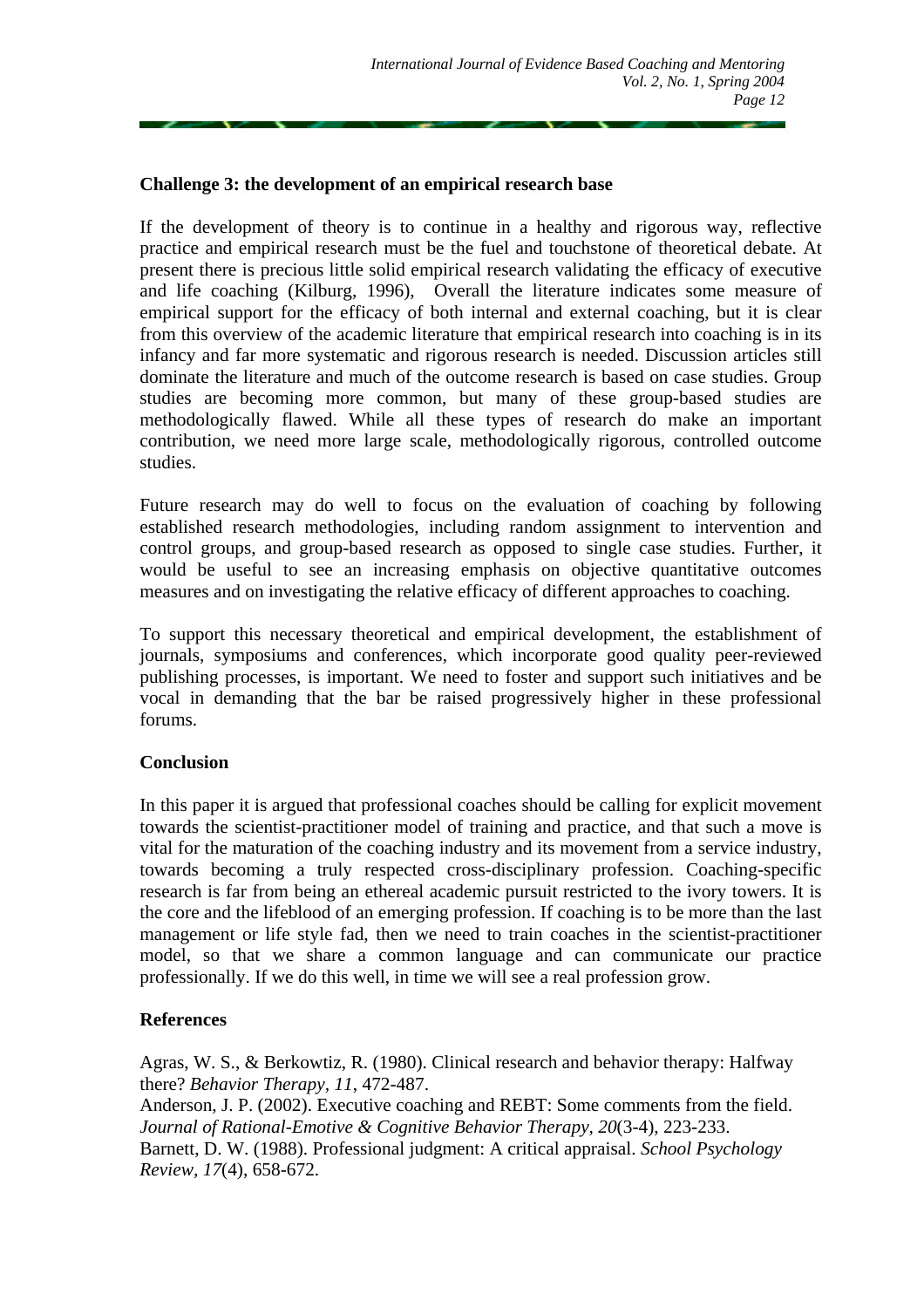Bigelow, B. (1938). Building an effective training program for field salesmen. *Personnel, 14*, 142-150.

Brotman, L. E., Liberi, W. P., & Wasylyshyn, K. M. (1998). Executive coaching: The need for standards of competence. *Consulting Psychology Journal: Practice and Research, 50*(1), 40-46.

Bullock, A., Stallybrass, & Trombley, S. (Eds.). (1988). *The Fontana dictionary of modern thought*. London: Fontana Press.

Carroll, A. B. (1975). The joining-up process: Issues in effective human resource development. *Training & Development Journal, 29*(8), 3-7.

Cohen, S. L., & Jaffee, C. L. (1982). Managing human performance for productivity. *Training & Development Journal, 36*(12), 94-100.

Dalton, B., Morocco, C. C., Tivnan, T., & Mead, P. L. R. (1997). Supported inquiry science: Teaching for conceptual change in urban and suburban science classrooms. *Journal of Learning Disabilities, 30*(6), 670-684.

Davis, P., Bates, P., & Cuvo, A. J. (1983). Training a mentally retarded woman to work competitively: Effect of graphic feedback and a changing criterion design. *Education & Training of the Mentally Retarded, 18*(3), 158-163.

Delgado, S. E. (1999). Ontological coaching: A dialectic for gaining freedom from suffering. *Dissertation Abstracts International, A (Humanities and Social Sciences), 60*(1- A), 0073.

Diedrich, R. C. (1996). An interactive approach to executive coaching. *Consulting Psychology Journal: Practice & Research, 48*(2), 61-66.

Duffy, E. M. (1984). A feedback-coaching intervention and selected predictors in outplacement. *Dissertation Abstracts International, dai-b 45/05, p. 1611, Nov 1984*. Foster, S., & Lendl, J. (1996). Eye movement desensitization and reprocessing: Four case studies of a new tool for executive coaching and restoring employee performance after setbacks. *Consulting Psychology Journal: Practice & Research, 48*(3), 155-161.

Frohman, A. L., & Kotter, J. P. (1977). Coaching and counseling: How you can improve the way it's done. *Training & Development Journal, 31*(11), 50-60.

Gant, A. V. (1985). Coaching for application of inservice training: Impact on stages of concern and levels of use of mainstreaming concepts. *Dissertation Abstracts International, 46*(4-A), 855.

Garman, A. N., Whiston, D. L., & Zlatoper, K. W. (2000). Media perceptions of executive coaching and the formal preparation of coaches. *Consulting Psychology Journal: Practice & Research, 52*, 203-205.

Gershman, L. (1967). The effects of specific factors of the supervisor-subordinate coaching climate upon improvement of attitude and performance of the subordinate. *Dissertation Abstracts International, 28*(5-B), 2122.

Goleman, D. (1998). *Working with emotional intelligence*. London: Bloomsbury Publishing.

Gorby, C. B. (1937). Everyone gets a share of the profits. *Factory Management & Maintenance, 95*, 82-83.

Graham, S., Wedman, J. F., & Garvin-Kester, B. (1993). Manager coaching skills: Development and application. *Performance Improvement Quarterly, 6*(1), 2-13.

Grant, A. M. (1999). *Enhancing performance through coaching: The promise of CBT*. Paper presented at the First State Conference of the Australian Association of Cognitive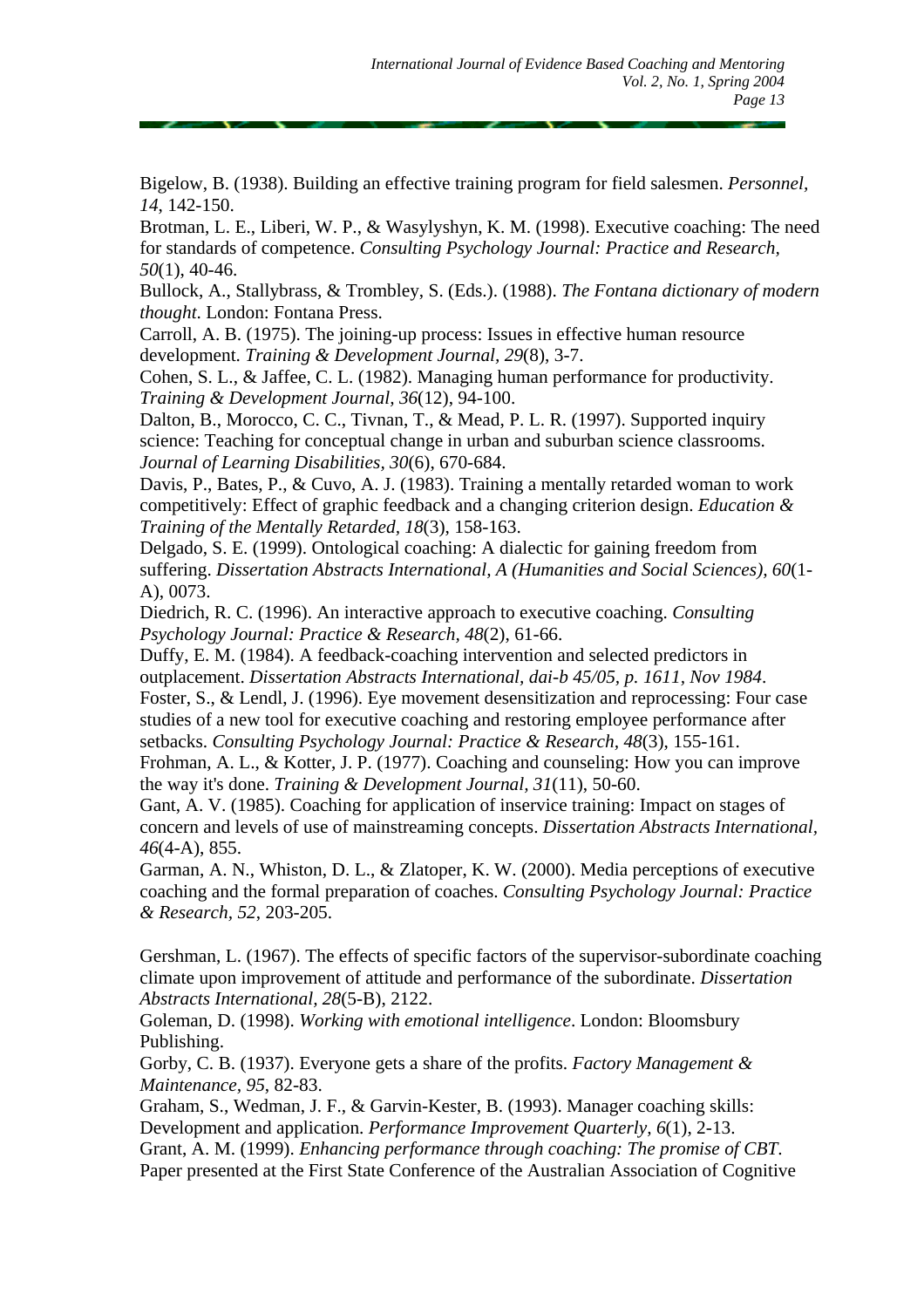Behaviour Therapy (NSW).

Grant, A. M. (2000). Coaching psychology comes of age. *PsychNews, 4*(4), 12-14. Grant, A. M. (2003). The impact of life coaching on goal attainment, metacognition and mental health. *Social Behavior and Personality, 31*(3), 253-264.

Hall, D. T., Otazo, K. L., & Hollenbeck, G. P. (1999). Behind closed doors: What really happens in executive coaching. *Organizational Dynamics, 27*(3), 39-53.

Haring-Hidore, M., & Vacc, N. A. (1988). The scientist-practitioner model in training entry-level counselors. *Journal of Counseling & Development, 66*(6), 286-288.

Hart, V., Blattner, J., & Leipsic, S. (2001). Coaching versus therapy: A perspective.

*Consulting Psychology Journal: Practice & Research, 53*(4), 229-237.

Hayden, S. J. (1955). Getting better results from post-appraisal interviews. *Personnel, 31*, 541-550.

Holoviak, S. J. (1982). The impact of training on company productivity levels. *Performance & Instruction, 21*(5), 6-8.

Howatt, W. A. (2000). Coaching choices: Using Reality Therapy and Choice Theory. *International Journal of Reality Therapy, 20*(1), 56-59.

Jacobson, N. S. (1977). Training couples to solve their marital problems: A behavioral approach to relationship discord: II. *American Journal of Family Therapy, 5*(2), 20-28. Kampa-Kokesch, S., & Anderson, M. Z. (2001). Executive coaching: A comprehensive review of the literature. *Consulting Psychology Journal: Practice and Research, 53*(4), 205-228.

Kelly, C. M. (1984). Reasonable performance appraisals. *Training & Development Journal, 38*(1), 79-82.

Kelly, P. J. (1985). Coach the coach. *Training & Development Journal, 39*(11), 54-55. Kiel, F., Rimmer, E., Williams, K., & Doyle, M. (1996). Coaching at the top. *Consulting Psychology Journal: Practice & Research, 48*(2), 67-77.

Kilburg, R. R. (1996). Toward a conceptual understanding and definition of executive coaching. *Consulting Psychology Journal: Practice and Research, 48*(2), 134-144.

Kilburg, R. R. (1997). Coaching and executive character: Core problems and basic approaches. *Consulting Psychology Journal: Practice & Research, 49*(4), 281-299.

Kilburg, R. R. (2001). Facilitating intervention adherence in executive coaching: A model and methods. *Consulting Psychology Journal: Practice & Research, 53*(4), 251-267. Kondrasuk, J. N. (1974). Conceptual foundations of job enrichment. *Public Personnel Management, 3*(1), 35-38.

Kopf, J. M., & Kreuze, J. G. (1991). Achieving performance excellence: Training the trainer. *Mid American Journal of Business, 6*(1), 23-26.

Laske, O. E. (1999a). An integrated model of developmental coaching. *Consulting Psychology Journal: Practice & Research, 51*(3), 139-159.

Laske, O. E. (1999b). Transformative effects of coaching on executives' professional agenda. *Dissertation Abstracts International: Section B: the Sciences & Engineering, 60*(5- B), 2386.

Lazarus, A. A. (1976). *Multimodel behavior therapy*. New York, NY: Springer. Lazarus, A. A. (1997). *Brief but comprehensive psychotherapy: The multimodel way*. New York, NY: Springer.

Leibowitz, Z. B., Kaye, B., & Farren, C. (1986). Overcoming management resistance to career development programs. *Training & Development Journal, 40*(10), 77-81.

Levinson, H. (1996). Executive coaching. *Consulting Psychology Journal: Practice &*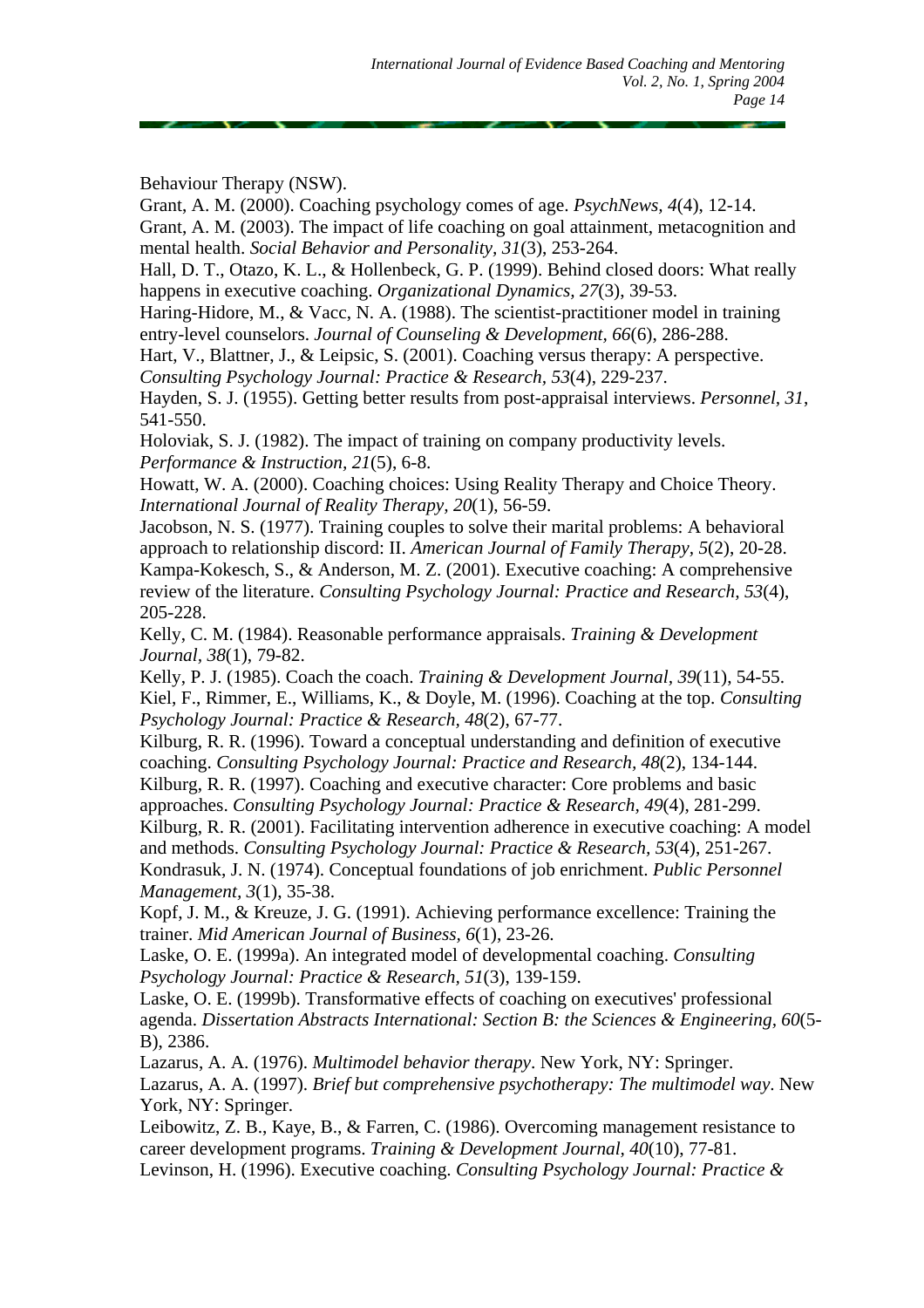#### *Research, 48*(2), 115-123.

Mahler, W. R. (1964). Improving coaching skills. *Personnel Administration, 27*(1), 28-33. Maurer, T., Solamon, J., & Troxtel, D. (1998). Relationship of coaching with performance in situational employment interviews. *Journal of Applied Psychology, 83*(1), 128-136. McGibben, L. W. (1995). Evaluating coaching skills training through subordinate's view of organizational climate and managerial skills. *MAI 33/01, p. 261, Feb 1995*.

Mold, H. P. (1951). Developing top leaders--executive training. *Proceedings of the Annual Industrial Relations Conference*, 47-53.

Norlander, T., Bergman, H., & Archer, T. (2002). Relative constancy of personality characteristics and efficacy of a 12-month training program in facilitating coping strategies. *Social Behavior & Personality, 30*(8), 773-783.

O'Gorman, J. G. (2001). The scientist-practitioner model and its critics. *Australian Psychologist, 36*(2), 164-169.

Olivero, G., Bane, K. D., & Kopelman, R. E. (1997). Executive coaching as a transfer of training tool: Effects on productivity in a public agency. *Public Personnel Management, 26*(4), 461-469.

Orenstein, R. L. (2000). Executive coaching: An integrative model. *DAI-B 61/04, p. 2257, Oct 2000*.

Orth, C. D., Wilkinson, H. E., & Benfari, R. C. (1987). The manager's role as coach and mentor. *Organizational Dynamics, 15*(4), 66-74.

O'Neill, M. B. (2000). *Executive Coaching with Backbone and Heart: A Systems Approach to Engaging Leaders with Their Challenges,* San Francisco, Jossey-Bass Publishers. Page, L. J. (2003). Adler and the profession of coaching. *Journal of Individual Psychology, 59*(1), 86-93.

Parker, L. E., & Detterman, D. K. (1988). The balance between clinical and research interests among Boulder Model graduate students. *Professional Psychology - Research & Practice, 19*(3), 342-344.

Peterson, D. B. (1996). Executive coaching at work: The art of one-on-one change. *Consulting Psychology Journal: Practice & Research, 48*(2), 78-86.

Ponzo, Z. (1980). Management development roles: Coach, sponsor and mentor. *Personnel Journal, 59*(11), 918-921.

Rich, G. A. (1998). Selling and sales management in action: The constructs of sales coaching: Supervisory feedback, role modelling and trust. *Journal of Personal Selling & Sales Management, 18*(1), 53-63.

Richard, J. T. (1999). Multimodal therapy: A useful model for the executive coach. *Consulting Psychology Journal: Practice and Research, 51*(1), 24 – 30.

Rotenberg, C. T. (2000). Psychodynamic psychotherapy and executive coaching- overlapping paradigms. *Journal of the American Academy of Psychoanalysis, 28*(4), 653- 663.

Sackett, D. L., Haynes, R. B., Guyatt, G. H., & Tugwell, P. (1996). Evidenced based medicine: What it is and what is isn't. *British Medical Journal, 13*, 71-72.

Sauer, J. R. (1999). CEO succession planning in a petroleum exploration company: A case study. *Consulting Psychology Journal: Practice & Research, 51*(4), 266-272.

Scandura, T. A. (1992). Mentorship and career mobility: An empirical investigation. *Journal of Organizational Behavior, 13*(2), 169-174.

Scarnati, J. T., Kent, W., & MacKenzie, W. (1993). Peer coaching and cooperative learning: One room school concept. *Journal of Instructional Psychology, 20*(1), 65-71.